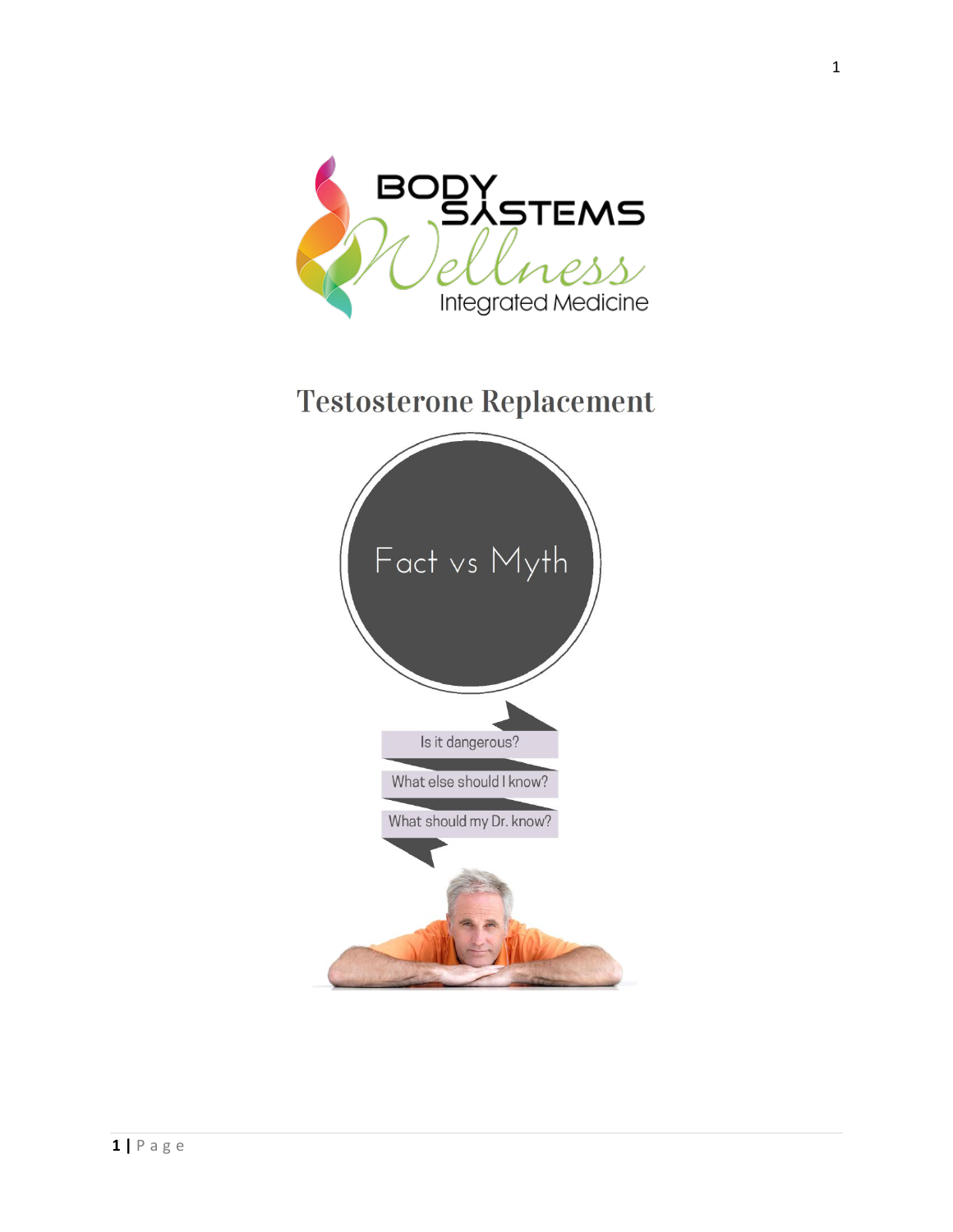

**This guide is distributed to educate and inform potential patients about the complexities of Low-Testosterone Therapy. If you have any questions, or need clarification on anything at all, please don't hesitate to call us immediately. We offer FREE consultations to those who are interested in finding out if they are a potential candidate. Remember, Low-Testosterone is a dangerous condition leading to all of the chronic diseases mentioned in this book.**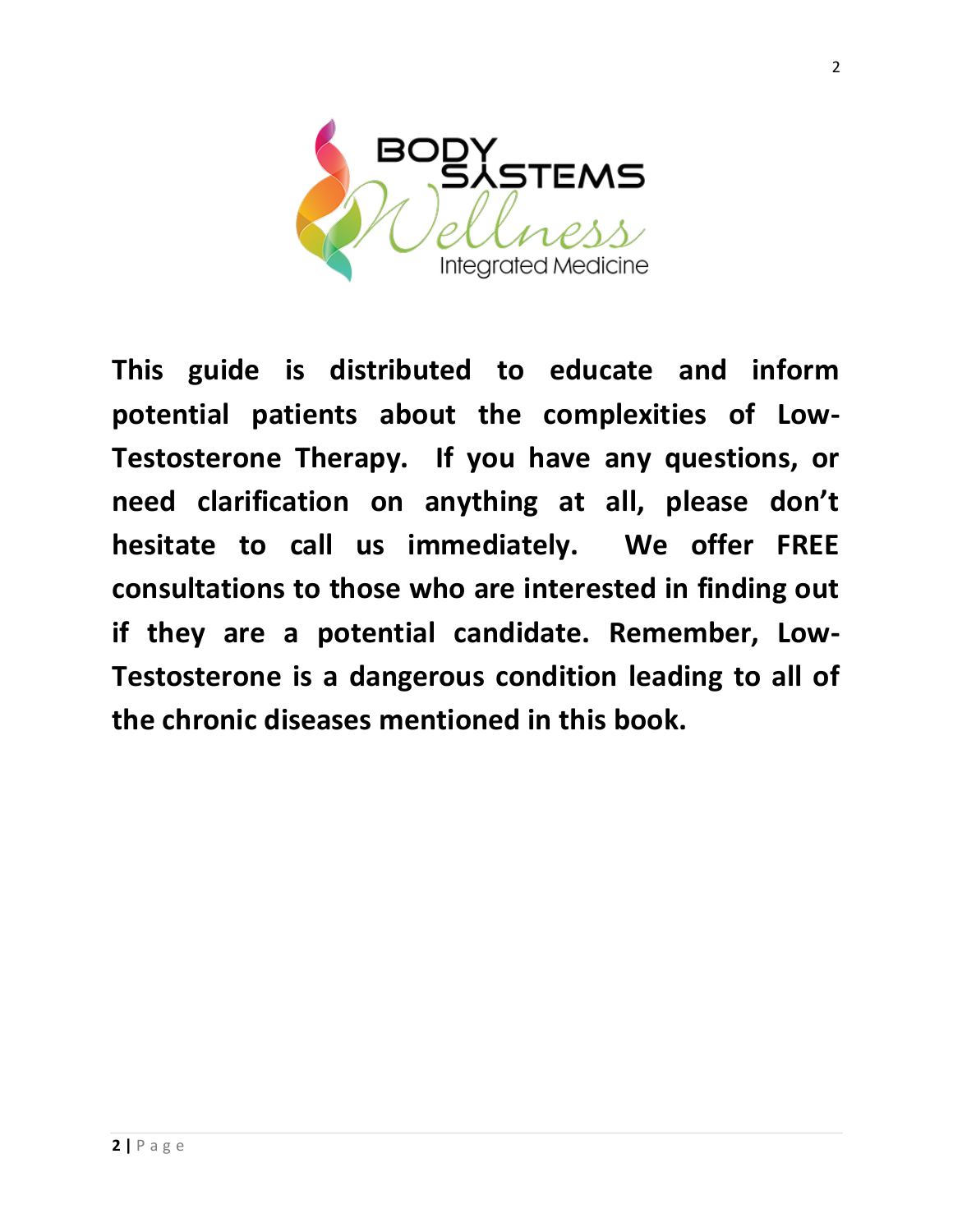# **Contents**

| Index  Error! Bookmark not defined.  |  |
|--------------------------------------|--|
|                                      |  |
|                                      |  |
|                                      |  |
|                                      |  |
|                                      |  |
|                                      |  |
|                                      |  |
|                                      |  |
|                                      |  |
| Low Testosterone and Osteoporosis 19 |  |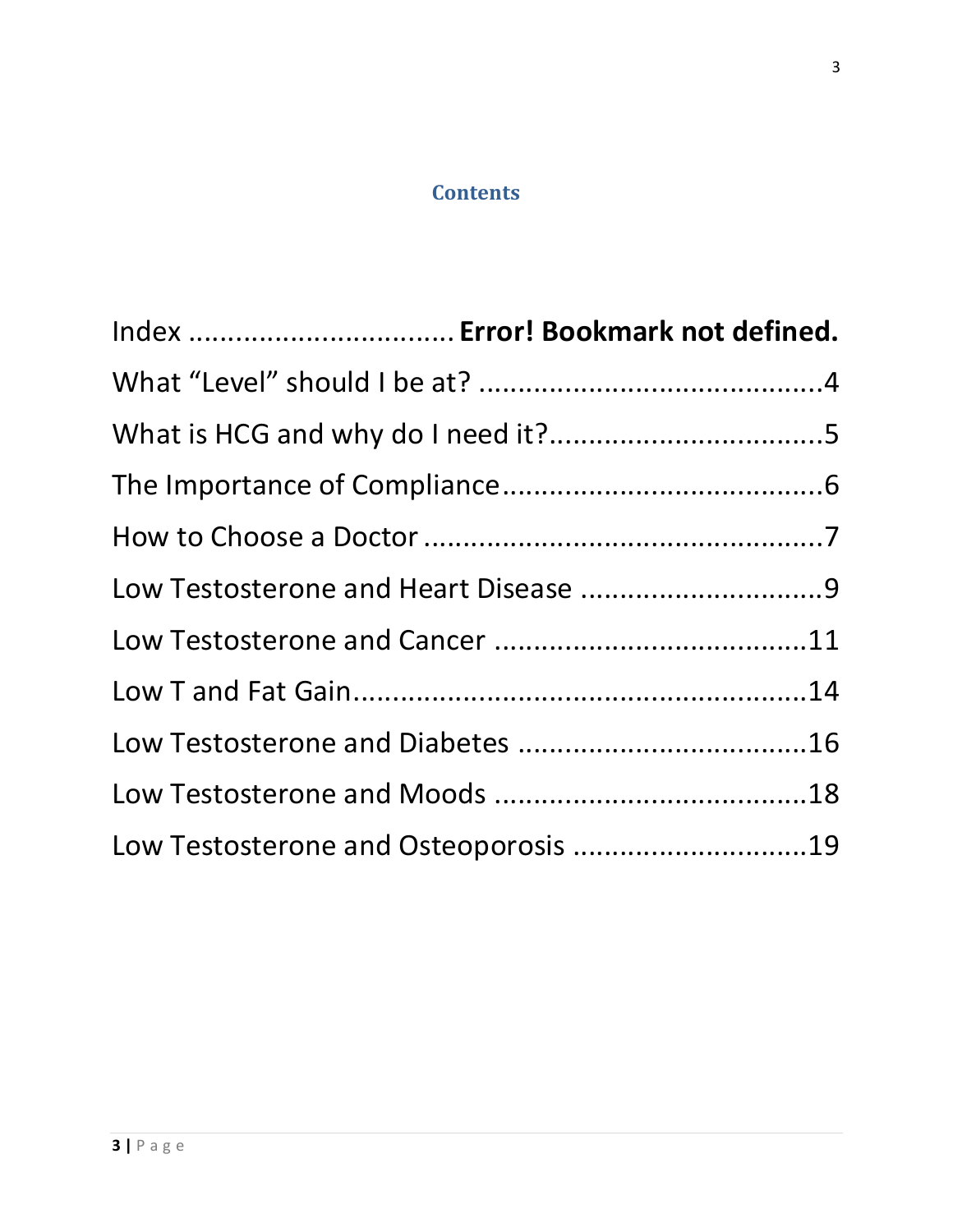# **What "Level" should I be at?**

<span id="page-3-0"></span>Testosterone replacement sometimes seems more about the numbers than about anything else. After all, what is low? Well, according to most labs, somewhere between 250 and 350. Well, what's high? According to those same labs, values between 900 and 1100 are at the high end of the range.



Only focusing on the numbers opens the door to treating patients in the wrong manner, as each patient's ideal level can differ. Some men in their absolute prime walked around with a Total Testosterone level of 350, while others walked well over 1,000. You can easily see that if a doctor puts all of his or her patients at the exact same level, it is going to do some of these gentlemen a huge disservice. The truth is, most of our

patients are kept at very different levels from one another and this reflects their individual physiology, medical history and current needs.

This is why we incorporate a Start Low / Go Slow program. It's not healthy for the man who was at 350 Total Testosterone level in his prime to be walking around with a new level of 900. It's also not healthy for the man who needs to be at 900 to be stuck at 450 because of a doctor's rigid adherence to a protocol that disallows individualized treatment. The diagnosing and prescribing should also be about the symptoms! After all, that's why you're being treated. By accompanying symptomatic diagnosing and measurement along with the blood-work values, we can tell when a patient is at an optimal testosterone level without speeding past that level and administering too high of a dose. This is one of the foundational principles that sets us apart from most Hormone Replacement programs in the area.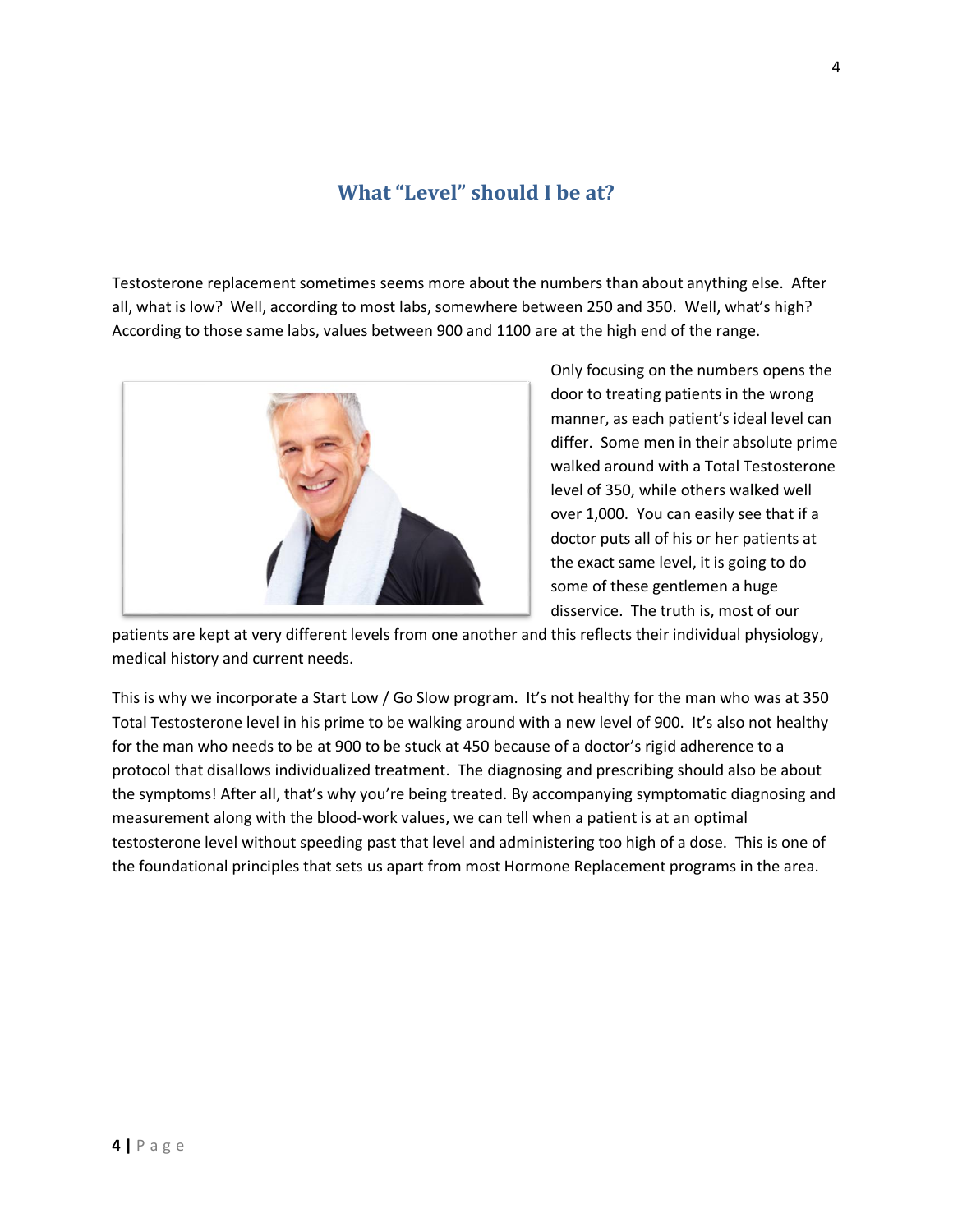# **What is HCG and why do I need it?**

<span id="page-4-0"></span>HCG (Human Chorionic Gonadotropin) is a drug that is extremely close (almost bioidentical) to Luteinizing Hormone, which is the hormone that signals a man's body to produce testosterone.

When a man has plenty of Testosterone in his body, such as when he's on a Testosterone Replacement Therapy, his own natural or endogenous production stops, sometimes almost completely. This is an issue for two reasons. First, the



reduction in the patient's own production reduces overall Testosterone levels which will require more exogenous Testosterone (a stronger prescription) to keep you at your optimal level. Secondly, because the testicular function is not being utilized any longer, the tissue can atrophy, shrink, and become permanently damaged. This concept is the root of the old, inaccurate saying that "Once you start testosterone replacement, you can never stop". When it's done wrong, unfortunately for those patients, they will produce almost nothing if they ever need to stop the therapy.

HCG will eliminate both of these issues by keeping your own natural production completely optimized thereby reducing the total amount that we have to prescribe to keep you optimal. Again, not only does HCG prevent the atrophy and shrinkage, it normally optimizes your own natural production to a level higher than before your prescription.

Please make sure to stay compliant with your HCG. Failure to do so not only can, but *WILL* impact the overall success of the therapy and possibly cause permanent testicular shrinkage and loss of natural testosterone production.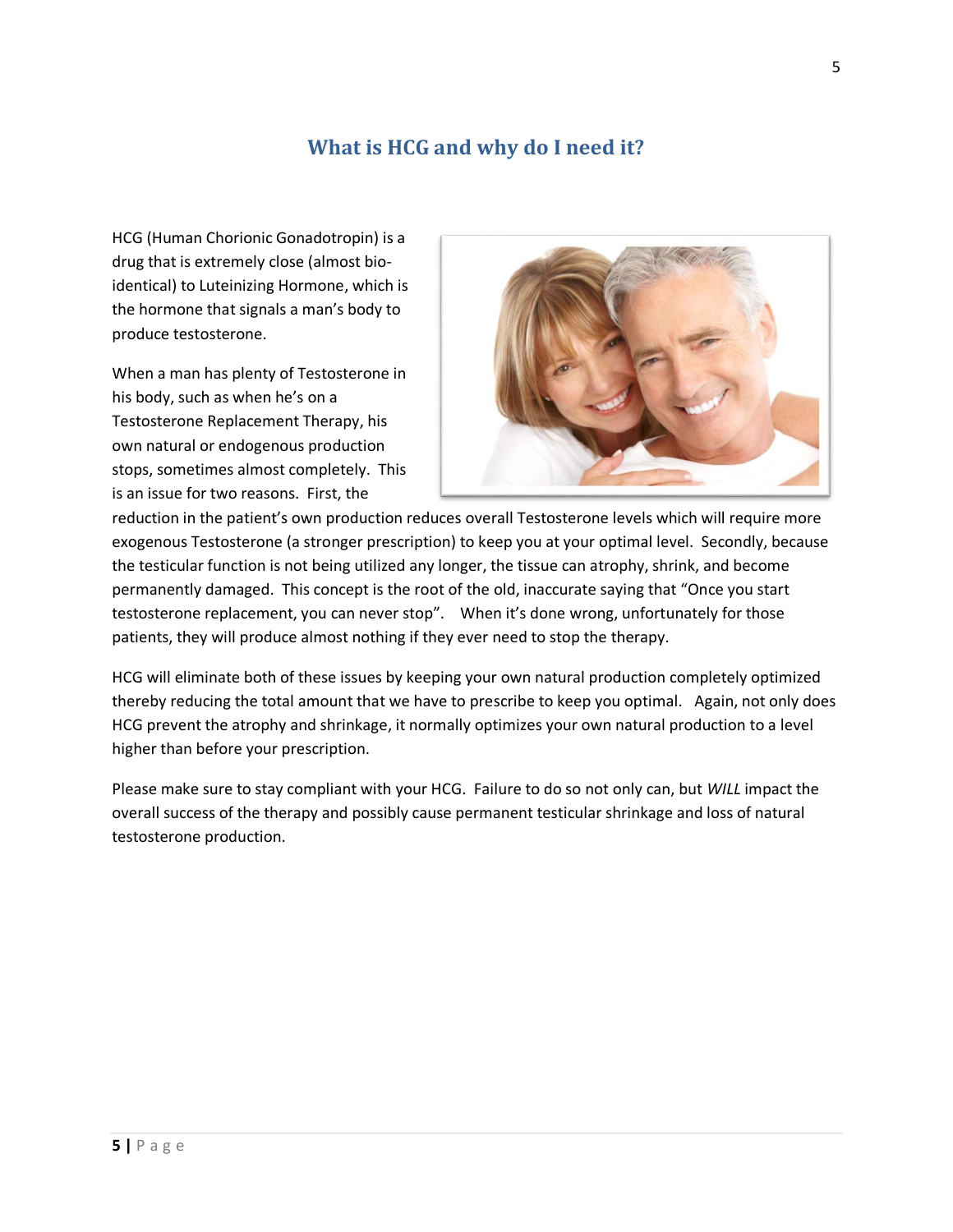# **The Importance of Compliance**

<span id="page-5-0"></span>With Testosterone Replacement, it's very important to stay as compliant as possible with your prescription. The reason for this is that the male body is extremely sensitive to imbalances in testosterone and estrogen. If you aren't taking the medications as directed on regular intervals, it places undue stress on your system while it tries to cope with the yo-yoing effect of the intermittent levels of hormones.

Another issue with being non-compliant is that in the event something does begin to go awry with your body's response to your prescription, diagnosing and troubleshooting exactly what is wrong is almost impossible. This is because your body will react differently to the same prescription if it's administered haphazardly and inconsistently. This makes your doctor's job much tougher when trying to determine the next appropriate course of action and can delay that optimal state of being that you're searching for.



Another aspect to consider regarding compliance is convenience. When life is hectic, it gets harder and harder to remain compliant when the program you are on is very inconvenient. Make sure to choose a clinic that either drop-ships the prescription to your home or is very close to your home or work. We find that busy schedules and long commutes account for most of the compliance issues.

So, please make all efforts to stay on your appropriate intervals and to continue to take your HCG and estrogen blockers (if prescribed) to make absolutely sure you are staying as optimal as possible.

If you have any questions about your prescription intervals, always contact your provider immediately.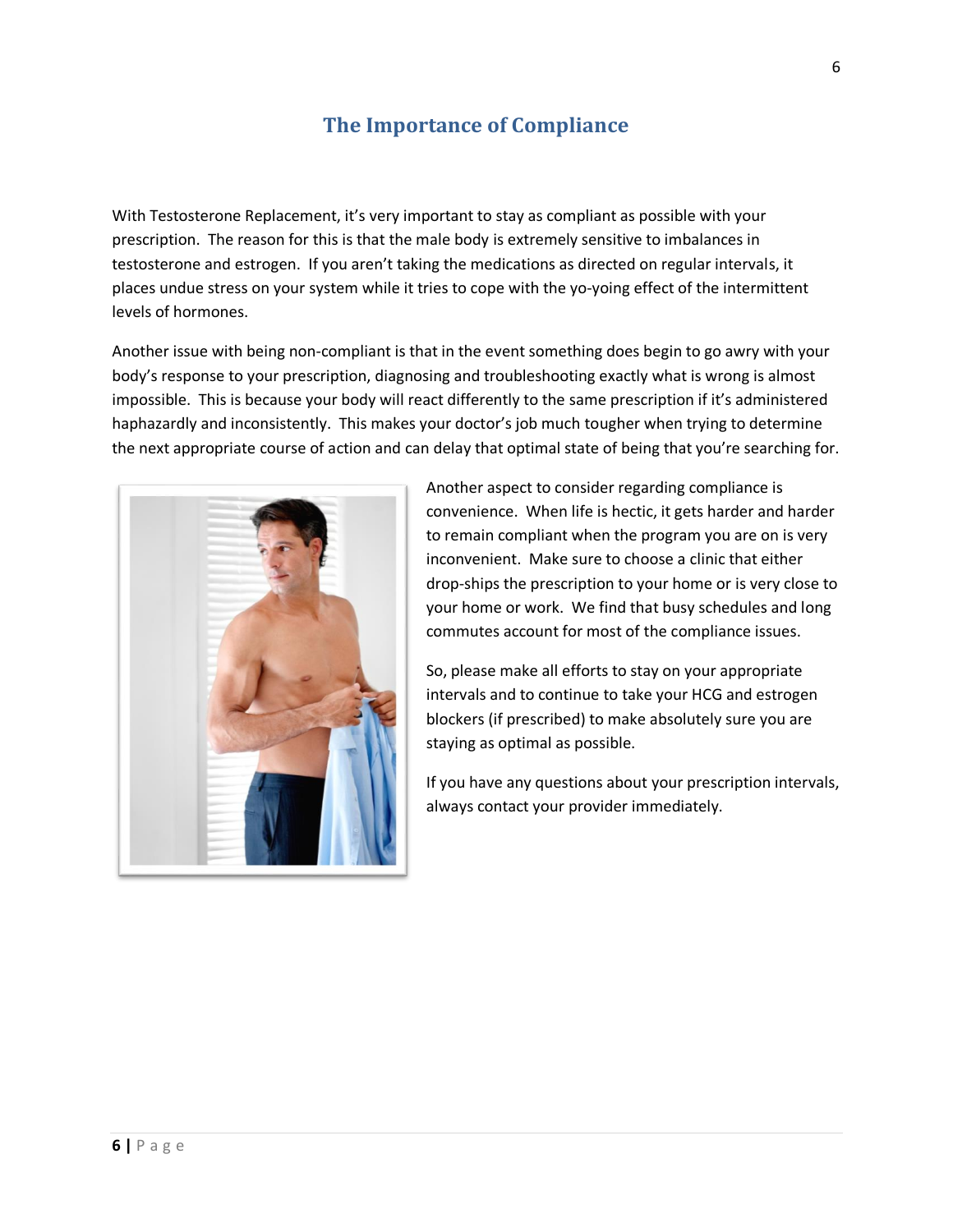# **How to Choose a Doctor**

<span id="page-6-0"></span>When it comes to Male Hormone Replacement, in our opinion, you have 2 choices. Utilize a doctor who has undergone very specific, very credible continuing education in the area of Testosterone Replacement OR use a doctor whose specialty encompasses the male endocrine system such as an Endocrinologist. Most family practitioners simply do not have the training necessary to perform testosterone replacement from medical school. This is the reason so many men are put on programs without utilizing HCG, estrogen blockers or even having appropriate medical supervision.

When consulting with your doctor of choice, always ensure they have had additional education specifically in the Testosterone Replacement vertical. This will help guarantee that you will be medically

managed using the appropriate criteria and none of the old wives' tales that so many practitioners still, unfortunately, diagnose and prescribe with.

You will want to ask your practitioner of choice a few questions to make sure that they are the most qualified option:

> 1. **Have you had any testosterone replacement training since medical school?**  If they've had none, we recommend looking elsewhere**.**



#### 2. **What co-travelers do you normally accompany a testosterone prescription with?**

If they do not mention HCG and possibly estrogen blockers, you will want to find someone who does. They may also mention Clomid to eliminate sperm count reduction. Basically, you want to avoid a program that simply gives you testosterone only.

#### 3. **What lab tests do you run?**

In order to ensure you are a good fit for the program, the following panel is usually deemed necessary. Any tests above and beyond are great, but these are the basics. If these are not being performed, this doctor will not know all he needs to know in order to prescribe testosterone to you. LABS: Complete Blood Count (CBC), Comprehensive Metabolic Panel (CMP), Lipid Panel, Free and Total Testosterone, Prostate Specific Antigen (PSA), Luteinizing Hormone (LH), Follicle Stimulating Hormone (FSH), Estradiol.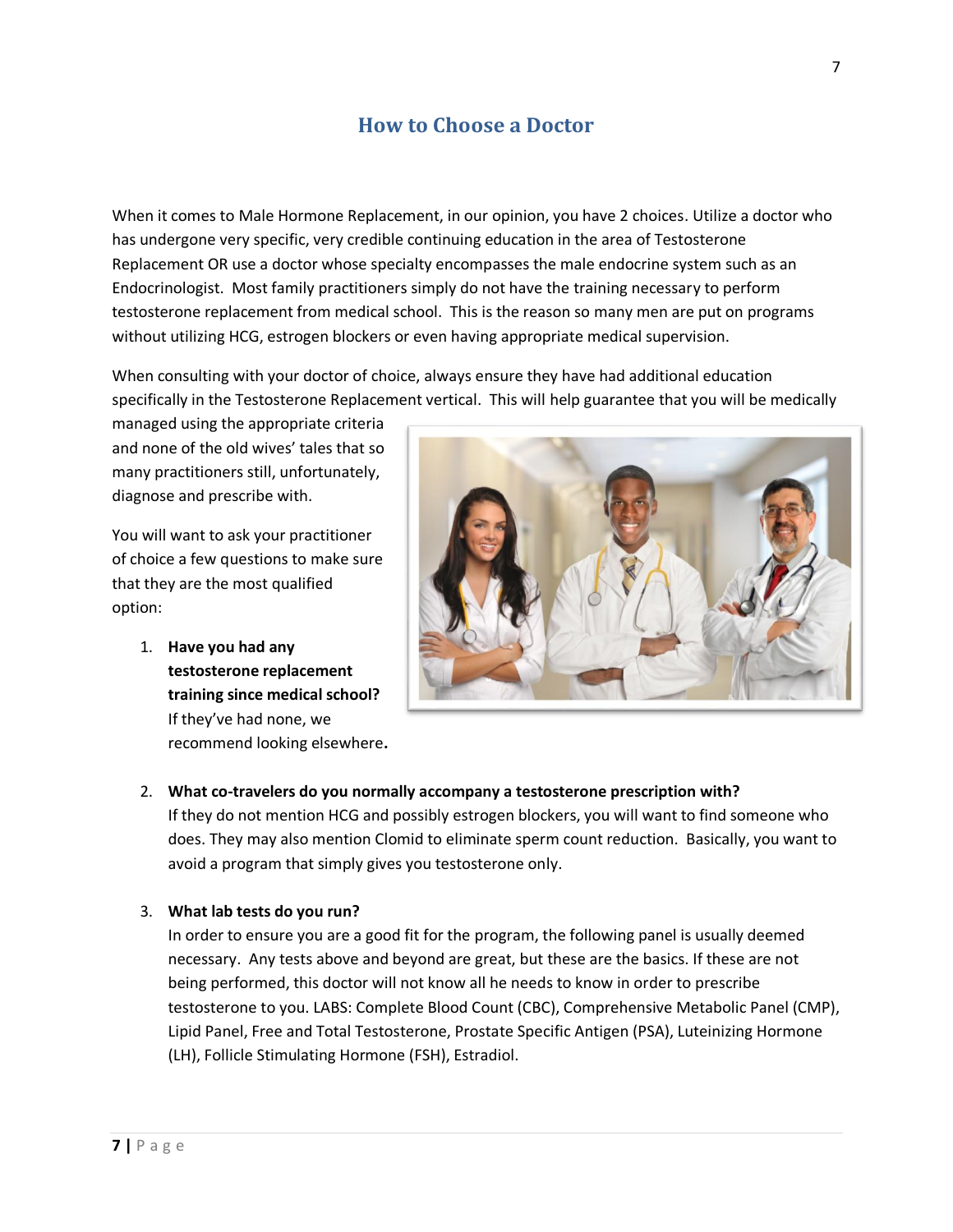#### 4. **How often do you check blood-work when a patient is on the program?**

Legally, 12 months is the limit. Anywhere from 4-12 months is the appropriate answer. We prefer a 6 month interval just to be safe.

#### 5. **How will I administer the program?**

Keep in mind that utilizing a program that requires injections performed in the clinic each and every week is a time consuming and burdensome approach. We prefer the program to be administered at home, this way the patient always has access to the testosterone when it's time for a shot. Patients using the in-clinic approach miss on average one out of four shots per month. Again, as we discussed earlier, compliance is a must when on testosterone.

#### 6. **Is the program paid with Insurance or Cash?**

Believe it or not, clinics that run a cash service can generally offer the same program for much cheaper and it's far more convenient. First, insurance will not allow for drop shipping of the injections. This means four trips to the clinic per month, four co-pays each month, four days out of work plus the time it takes to travel to the clinic, get the injection, and get back. Also, insurance will not cover the HCG and estrogen blockers, so that means more cash out of pocket each month and more inconvenience to acquire those. Couple that with the fact that on average, one shot is missed per month, the cash program is superior in our opinion.

#### 7. **What level should I be at?**

This is somewhat of a trick question. As we discussed earlier, there should not be a numerical target when prescribing testosterone. If the practitioner discusses the resolution of your symptoms as their target, they're on the right path. If they discuss actual numbers as a target, then you might want to consider a different practice. The only exception to this is if this practitioner has a baseline testosterone lab test from you from a date you felt no Low-Testosterone symptoms.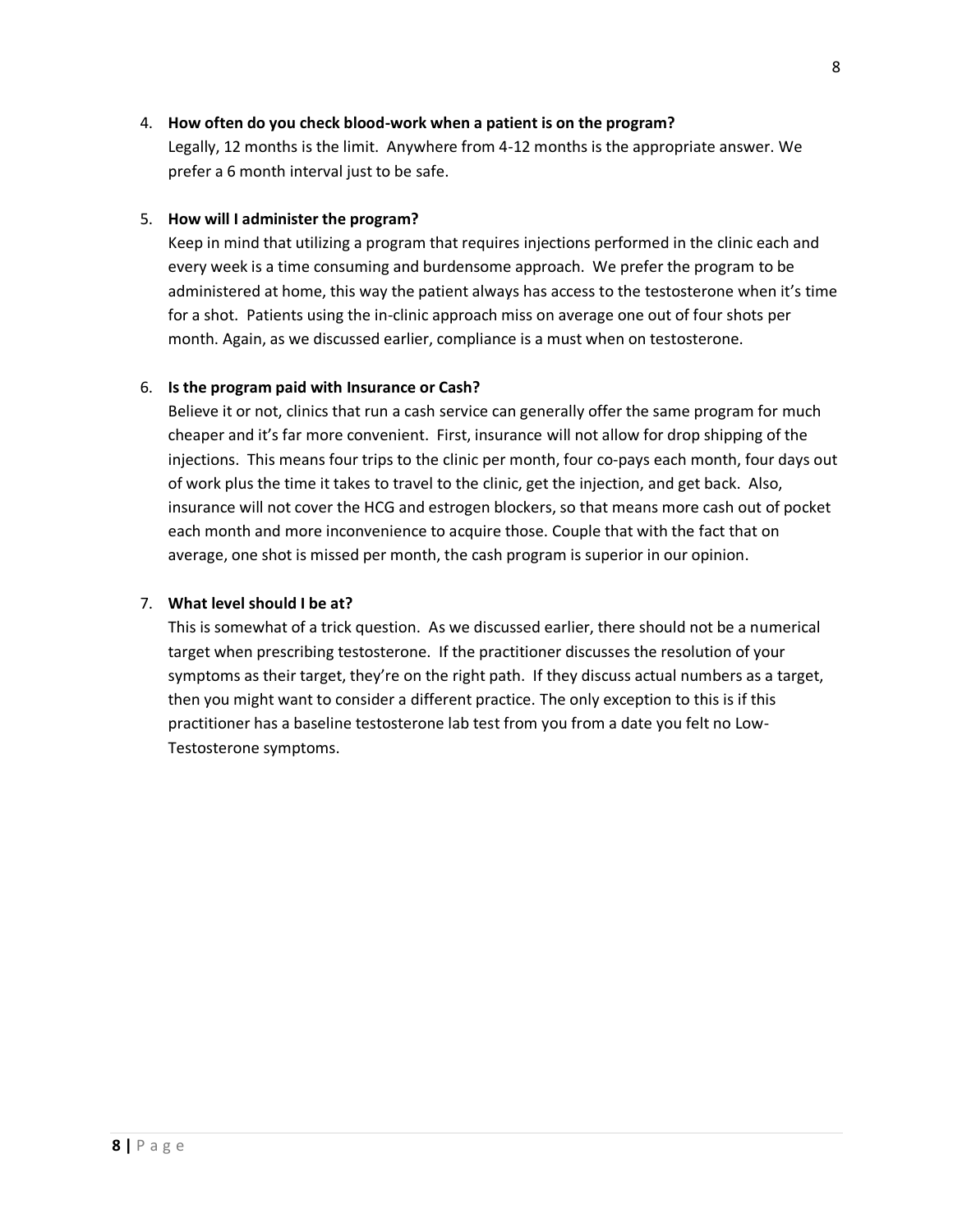# **Low Testosterone and Heart Disease**

<span id="page-8-0"></span>Deficiencies in testosterone have been strongly linked with heart disease. A group of Ghent University Hospital researchers recently reviewed all studies they could find, ranging in date from 1971 to 2013, with the objective of looking at associations between testosterone and heart disease. They observed an increasing number of studies showing a strong link between low testosterone and incidence of cardiovascular disorder, and even cardiovascular mortality.

Numerous studies have shown that adequate levels of testosterone are required in order to maintain youthful metabolic processes in your body. Testosterone enables HDL to remove extra cholesterol from the arterial wall and take it to the liver to be cleared. It accomplishes this through increasing hepatic



lipase enzyme, which is what your liver needs to properly dispose of this cholesterol. Regardless of careful lifestyle choices made to prevent cholesterol from building up on these walls, testosterone is still necessary for processing and removing bad cholesterol exposure. Often statin drugs are prescribed to people with cardiovascular disease to lower LDL, a lipoprotein whose job is to transport cholesterol from the liver to the arteries. However in the likely event that the patient is a male with low testosterone, he will be unable to remove the excess buildup this creates, which is why these drugs often don't seem to work.

Low testosterone creates heart problems in older males with preexisting heart problems; but low, unhealthy levels of testosterone also pose threats to the heart health of younger patients and patients without heart issues. Older men are unable to reverse their existent heart problems, while younger males should be regulating their testosterone levels to prevent cardiovascular issues in the future. Two groups of men under 45 were studied, one group of men with preexisting coronary artery disease and one without. In the group of men without CAD, even just moderately reduced levels of testosterone yielded a 3.3 times higher risk for eventually developing CAD. Despite all the convincing evidence, there are many doctors still questioning and sometimes ignoring the value Testosterone Replacement Therapy has in maturing men, which leads to countless unnecessary heart attacks, strokes, and mortalities. Even patients without existing heart problems should make certain to maintain healthy levels of testosterone.

A study of patients with chronic heart failure injected 10 men (average age 62) with a placebo and 10 men with testosterone over the course of 12 weeks. At the end of that time, when compared with the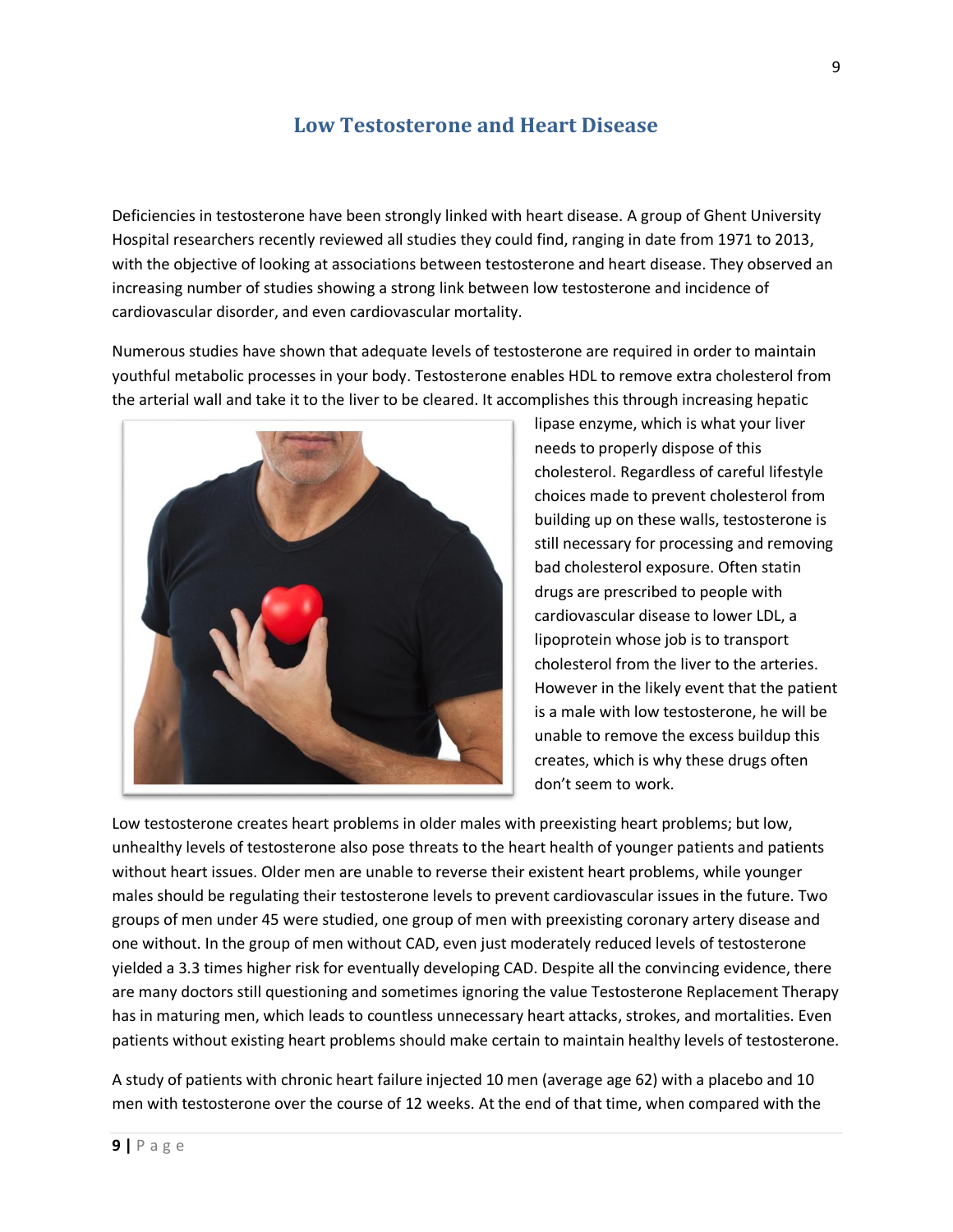placebo group, the testosterone group had lower symptom scores, enhanced moods, improved blood measurements of heart function, and amazingly they were able to walk 3.5 times further. Overall, physical capacity, health, and quality of life were improved drastically with just 12 weeks of consistent Testosterone Treatment for these men.

A recent study analyzed the blood of 2,416 men aged 69-81 (whom had not received any hormoneaffecting treatments). Men suffering from low testosterone were found to be two times as likely to have already had cardiovascular problems compared to the high testosterone men. They also had higher prevalence of hypertension, diabetes, and body fat mass. These men were followed for just over five years. The men falling in the highest quartile of testosterone levels (categorized for this study as 5.5 ng/mL or higher, with the average level being 6.79 from MedicineNet) had a lower risk of having any cardiovascular problems by 30%. Additionally, the risk of stroke was 24 lower among those with higher testosterone. Any patient with a testosterone level below that had a significantly higher risk, which tells doctors the baseline level testosterone should be kept above for preventative heart health.

Researchers for this study solely utilized a technique to measure testosterone that is massspectrometry-based, which gives a much more accurate reading of testosterone levels than other testing methods used in prior studies. This is one reason you sometimes find conflicting research. Another reason for these contradictions is the statistical, scientific mistake of not accounting for other risk factors. In this study researchers were sure to adjust for other independent risk factors known to affect cardiovascular disease, which still resulted in the same decrease in risk of cardiovascular events for men with higher testosterone levels.

It cannot be completely ruled out that failure to maintain good health creates a confounding correlation between low testosterone and cardiovascular issues. There are, however, compelling findings from numerous studies providing evidence that there is in fact causation. There are even more compelling findings that show the immense, damage reversing benefits to overall health, heart health, and quality of life that should not be ignored. The good news is restoring testosterone levels to ranges that maintain youthful and healthy metabolic processes is easily accomplished through Testosterone Replacement Therapy.

http://www.lifeextension.com/magazine/2012/6/testosterone-controversy/page-01 http://www.medicinenet.com/high\_and\_low\_testosterone\_levels\_in\_men/views.htm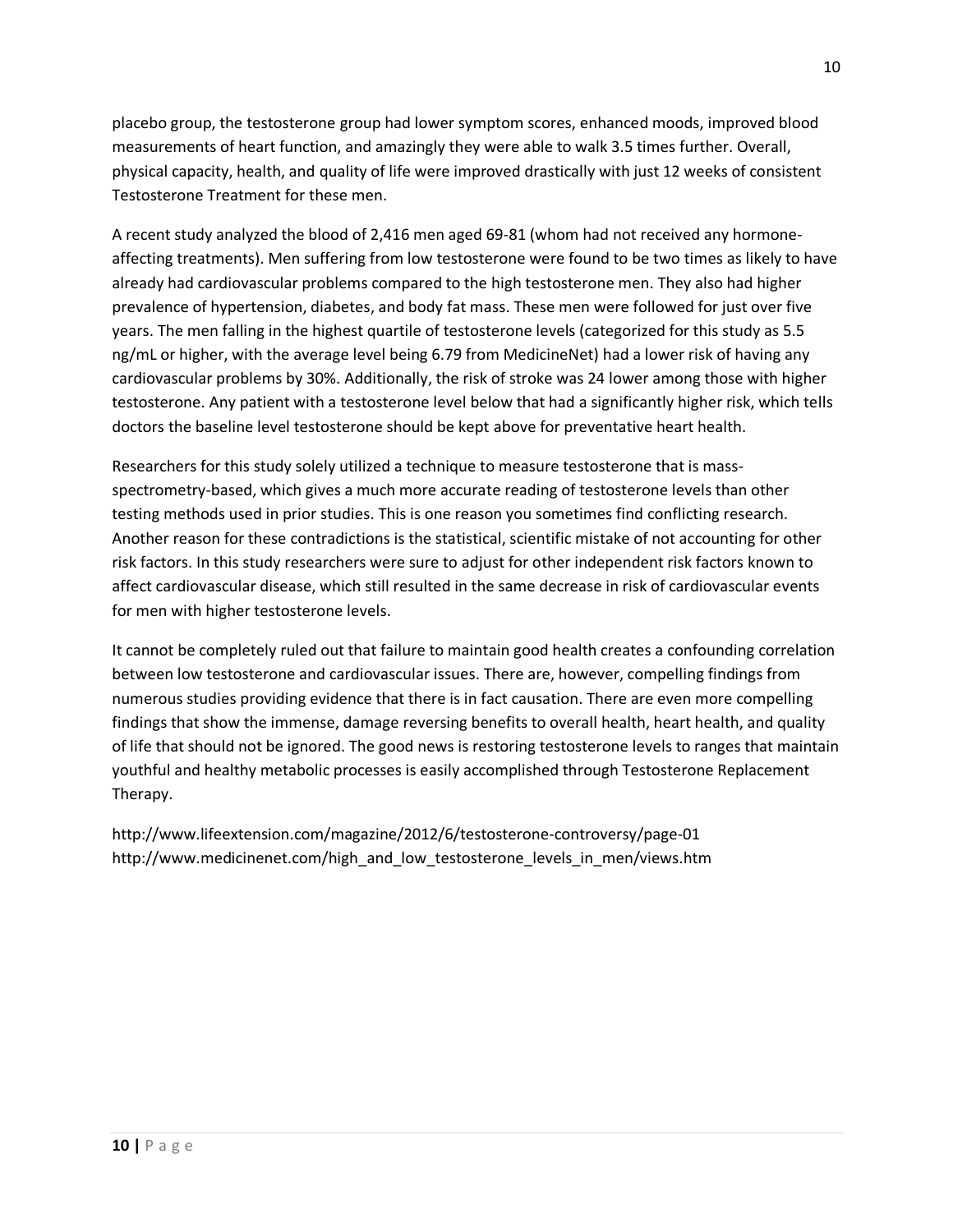# **Low Testosterone and Cancer**

<span id="page-10-0"></span>There are long-standing false beliefs about the correlation between risk of prostate cancer and higher levels of testosterone/Testosterone Treatment. The old belief was that low testosterone was protective

of cancer. Additionally giving a man, with (undetected) prostate cancer, low testosterone treatment would be like "pouring gasoline on a fire".

Medical opinion has dramatically shifted. It was discovered long ago that low testosterone actually increases risk for prostate cancer. Unfortunately it takes an immense amount of time to fix such a widely accepted medical myth.

So what are the facts? Dr. Abraham Morgentaler has done extensive research of every study ever performed/published (as well as performed his own studies) regarding prostate cancer and hormone levels, and has found that:

-Low testosterone is not protective against cancer; conversely it actually may increase your risk.

-Risk of prostate cancer is not increased from high levels of testosterone in the blood.



-Even in men with high risk for prostate cancer, Testosterone Replacement Therapy does not increase the risk of prostate cancer.

Think about it; if higher levels of testosterone were increasing the risk of prostate cancer, wouldn't rates of prostate cancer be highest among men in their 20's when testosterone levels are at their all-time high? But we don't see this. Actually, the older a man gets, the higher his risk for prostate cancer gets while his testosterone levels are simultaneously decreasing.

In 1997, Dr. Morgentaler began taking biopsies prior to administering Testosterone Treatment to his patients, based on the false belief that the therapy would cause pre-existing cancer to grow. His results were shocking.

There were an alarming number of his patients with supposed-protective low testosterone that already had prostate cancer, 6 in 33 to be exact. This raised a red flag, causing him to question what he had always been taught and doctors everywhere accepted as fact. He broadened his study to 77 men suffering from low testosterone, which still yielded 14% prevalence rate of prostate cancer.

The average rate for men with normal PSA was usually found to be between 02, the highest study reporting 4.5. He also followed 55 of his patients that did not have prostate cancer while receiving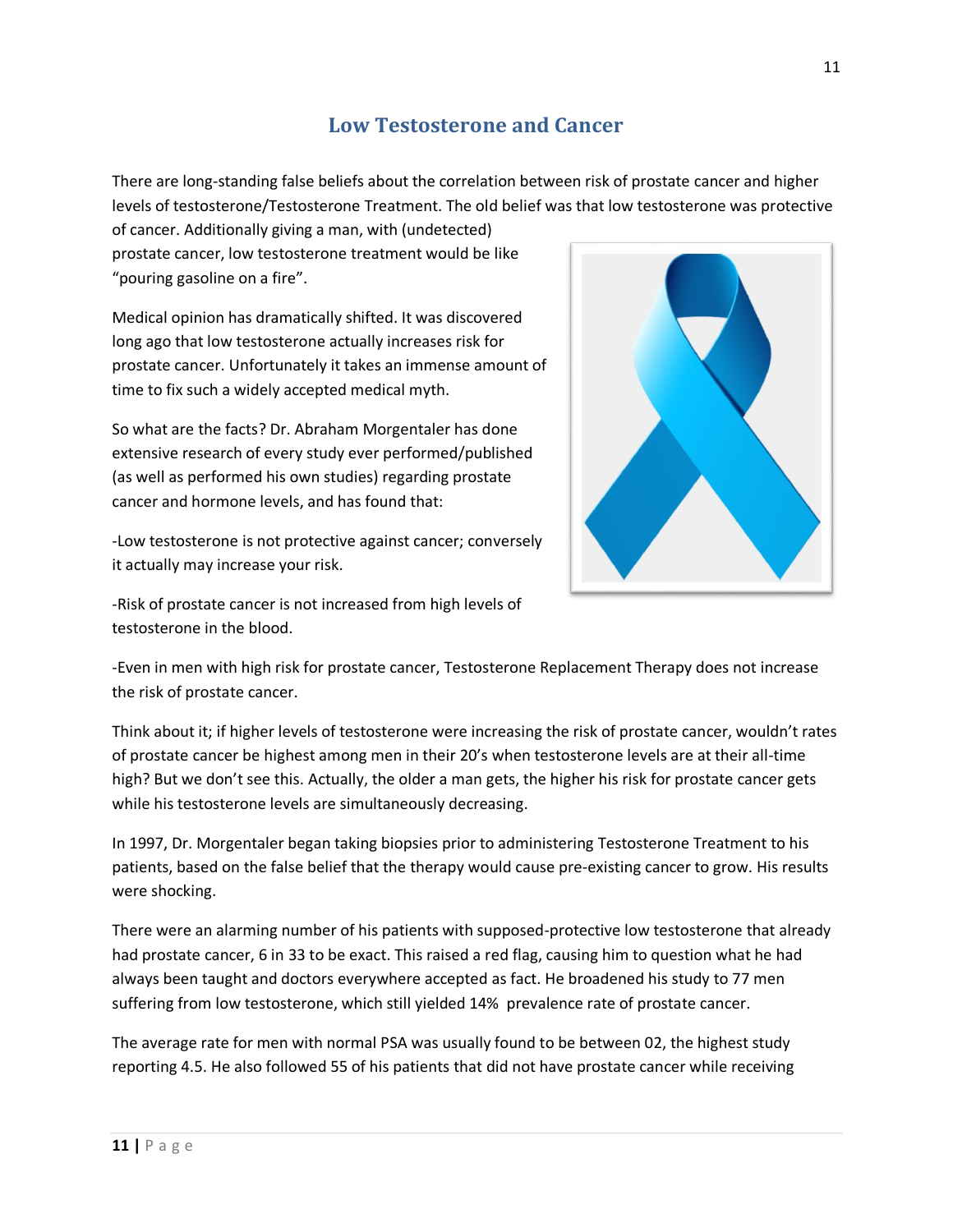Testosterone Treatment for one year, 20 of which were at high risk for developing cancer. He found that only one high-risk patient and zero normal risk patients developed cancer, which is a very low rate.

As a result of his findings being so controversial, before publishing them Dr. Morgentaler began researching every study he possibly could find.

The myths surrounding testosterone and prostate cancer began from a study by Dr. Higgins in 1941, which consisted of only 3 men. The findings from one of these three men were not reported, and one of the other two men had been previously castrated (his hormones were previously altered). Thus the myths, which medical decisions have been based on for over 70 years since, come from the results of one patient. "Dr. Huggins's assertion that higher testosterone caused greater growth of prostate cancer, repeated for so long and accepted as gospel, were based on almost nothing at all!" There is another old study (published in 1981) that is widely cited and backs the myth which showed that (specifically) men with metastatic disease had a higher risk for prostate cancer after they received Testosterone Treatment, however only four men in the study had not received some type of prior hormonal treatment (either castration or estrogen), all of which showed a positive response to the Testosterone Replacement Therapy.

At the end of reviewing the three prior studies claiming that higher testosterone meant higher risk of cancer, Dr. Morgentaler found major flaws in all of them. "Shockingly, the very publications cited so regularly to demonstrate a dangerous relationship between testosterone and prostate cancer contained evidence that this was not true."

In nearly 30 longitudinal studies published (to date) examining the relationship between prostate cancer and hormones, he found that not one study was able to show any direct relationship between the level of testosterone in the patient's blood and the risk for that patient developing prostate cancer. The men that had cancer did not have higher levels of testosterone than the men that did not have cancer. Among the men beginning studies without cancer, those with the highest amounts of testosterone were not at any higher risk to develop cancer than those with low testosterone. Occasionally a study would find a small correlation between one hormone level and cancer risk, however each finding was unable to be replicated in any of the other studies. Amazingly, no human study was able to show a correlation between high testosterone and high risk of prostate cancer.

In 2006, Dr. Morgentaler and Dr. Rhoden continued with another study. Their new findings were concurrent with previous ones, as well as provided further evidence that those with low testosterone are at a higher risk of prostate cancer. The degree of deficiency of testosterone was directly correlated with the degree of risk for prostate cancer. Men with testosterone levels in the bottom third were at a two times higher risk for developing cancer as men that were in the upper third. Other recent studies (from all over the world) have continued to back these findings up. One study showed that the lower the testosterone level, the more aggressive the tumor. A study in 2006 showed that the levels of testosterone in the blood and the levels of testosterone in the prostate are not as related as we once thought. Increasing the level of testosterone in the blood, after a certain point, does not increase the level of testosterone in the prostate.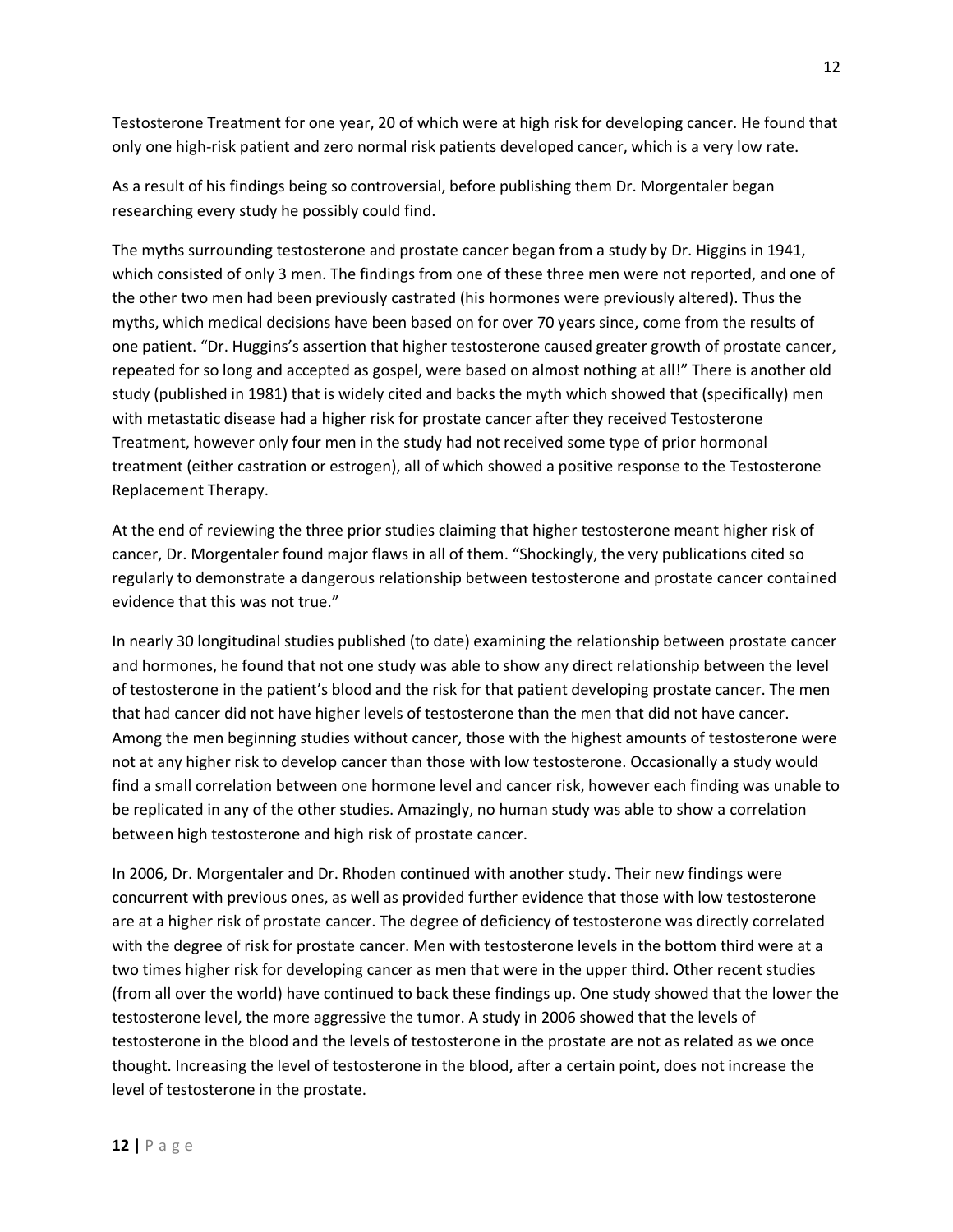Like a sponge, the prostate will absorb up to a certain amount of testosterone, but once it reaches its cap it will not soak up any more, regardless of an increase in testosterone in the blood. Overall, the risk for men with PSA values that are less than 4 ng/mL (the average level is about 6.79, with normal ranges being between 2.7 to 10.7, from MedicineNet) is 1 in 7 for developing prostate cancer.

Some men do still develop prostate cancer after beginning Testosterone Treatment. But as Dr. Morgentaler points out, if you switched laundry detergents at the same time you began the therapy, would you assume that was the cause of development? Of course not! The reason people automatically assume causation to be Testosterone Replacement Therapy is because of all the old bad science causing us to be predisposed to this false belief. The truth is that prostate cancer and testosterone treatment are both common in men in the US that fall in a certain age range, so some will still end up developing cancer. If it was actually increased testosterone from Testosterone Replacement Therapy that was encouraging the cancer to grow, there would certainly be numerous studies (or at least one!) showing the rates of cancer being higher in men receiving the therapy, but there aren't. Unfortunately, the unduplicated findings from a 1941 study of two men (one having been castrated) have prohibited many men from getting the Testosterone Therapy they need, but we are hoping to change that!

Testosterone for Life: Recharge Your Sex Drive, Muscle Mass, Energy and Overall Health by Abraham Morgentaler, MD, FACS. Published by McGraw-Hill.

http://www.medicinenet.com/high\_and\_low\_testosterone\_levels\_in\_men/views.h tm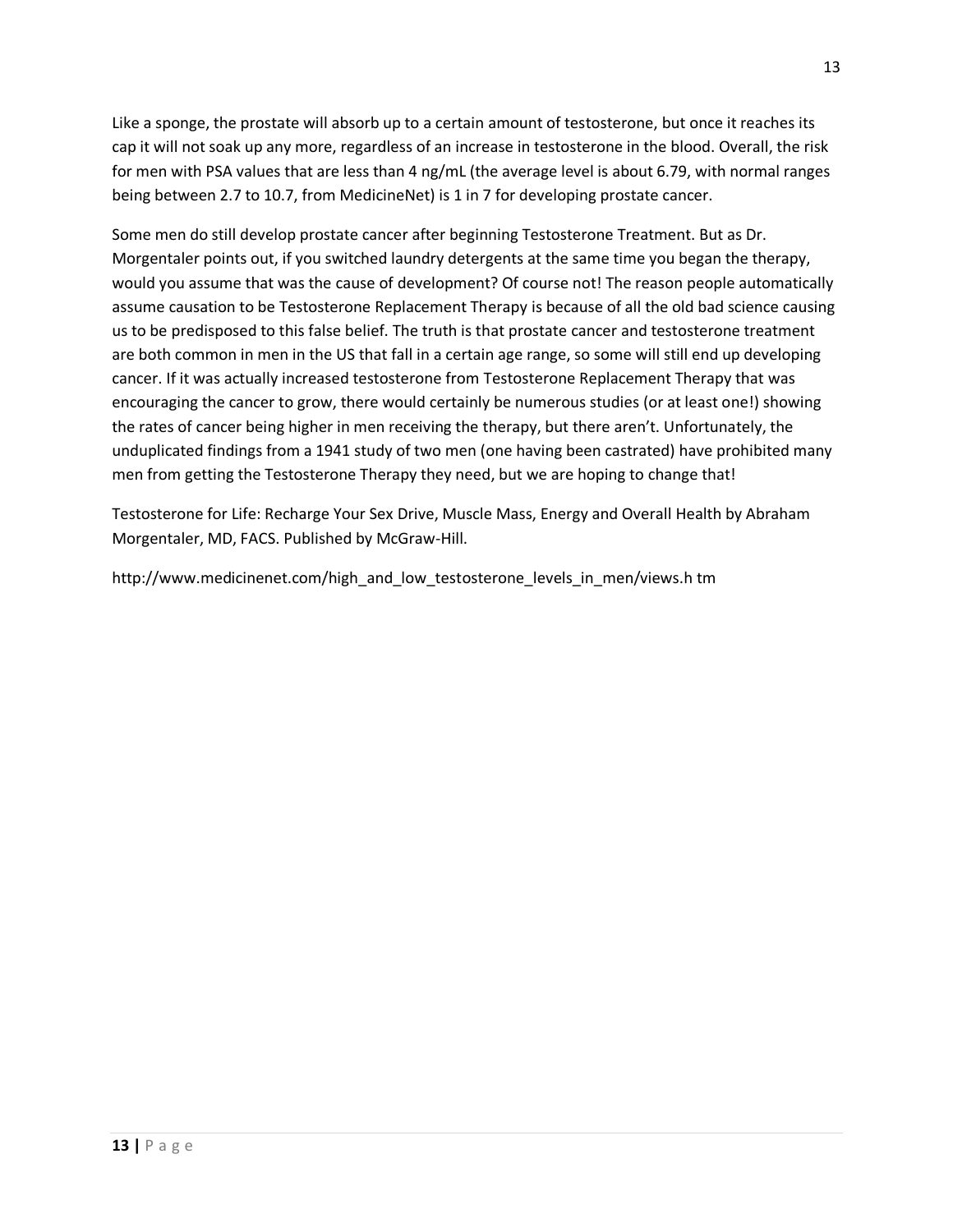### **Low T and Fat Gain**

<span id="page-13-0"></span>While it has been known for some time that obesity causes low testosterone, over more recent years there has been an increasing amount of evidence that the converse is also true, that low testosterone causes obesity. In a study of nearly 2,000 men, the New England Research Institute found the single strongest predictor for low testosterone was not overall health or age, but actually belly fat. When comparing men with a baseline average testosterone level of 6 ng/mL to 3 ng/mL (the average being 6.79, from MedicineNet), another study found a 36% increase in body fat. Fat gain due to low testosterone can affect men as early as their twenties. Obesity and low testosterone reinforce each other, creating a vicious circle that makes it seemingly impossible for men with low T to shed weight.

Testosterone has a large affect on many aspects of metabolism, including fat regulation, insulin, and glucose. Exactly how is not known, but testosterone directly prevents the creation of fat cells. Low testosterone is heavily linked with insulin resistance (inability to properly process carbs). Thus begins the weight gain cycle. Low testosterone makes it easier to put on belly fat. That fat contains an enzyme, aromatase, which converts testosterone in to estrogen. Excess estrogen causes men's bodies to slow down natural production of testosterone. The fat burns up the existing testosterone more rapidly. The decreased level of testosterone in the body encourages further accumulation of belly fat, and so it continues. Men with low testosterone get sucked in to a spiral of imbalanced hormones and weight gain.

There are more ways this cycle can cause men to be unhappy with their body image. Testosterone also leads to a decrease in muscle mass. A study by Kaiser Permanente showed that over 4.5 years, men with higher testosterone levels lost significantly less muscle mass than those with lower testosterone. Men may have been previously active or may just want to do something about their poor health/ weight gain, but the lethargy associated with low testosterone makes it even harder to get to the gym. Even if they are able to get there, their stamina will likely be much lower. As a result of the fat gain/muscle loss cycle



they are stuck in they will find it much harder to see results, making it even more discouraging to return.

Healthy levels of testosterone are crucial in maintaining metabolic health. An increase in testosterone level can encourage increase in muscle and decrease in fat without doing any diet or exercise. Getting testosterone levels back to normal helps to increase insulin sensitivity and build muscle. Even if a male is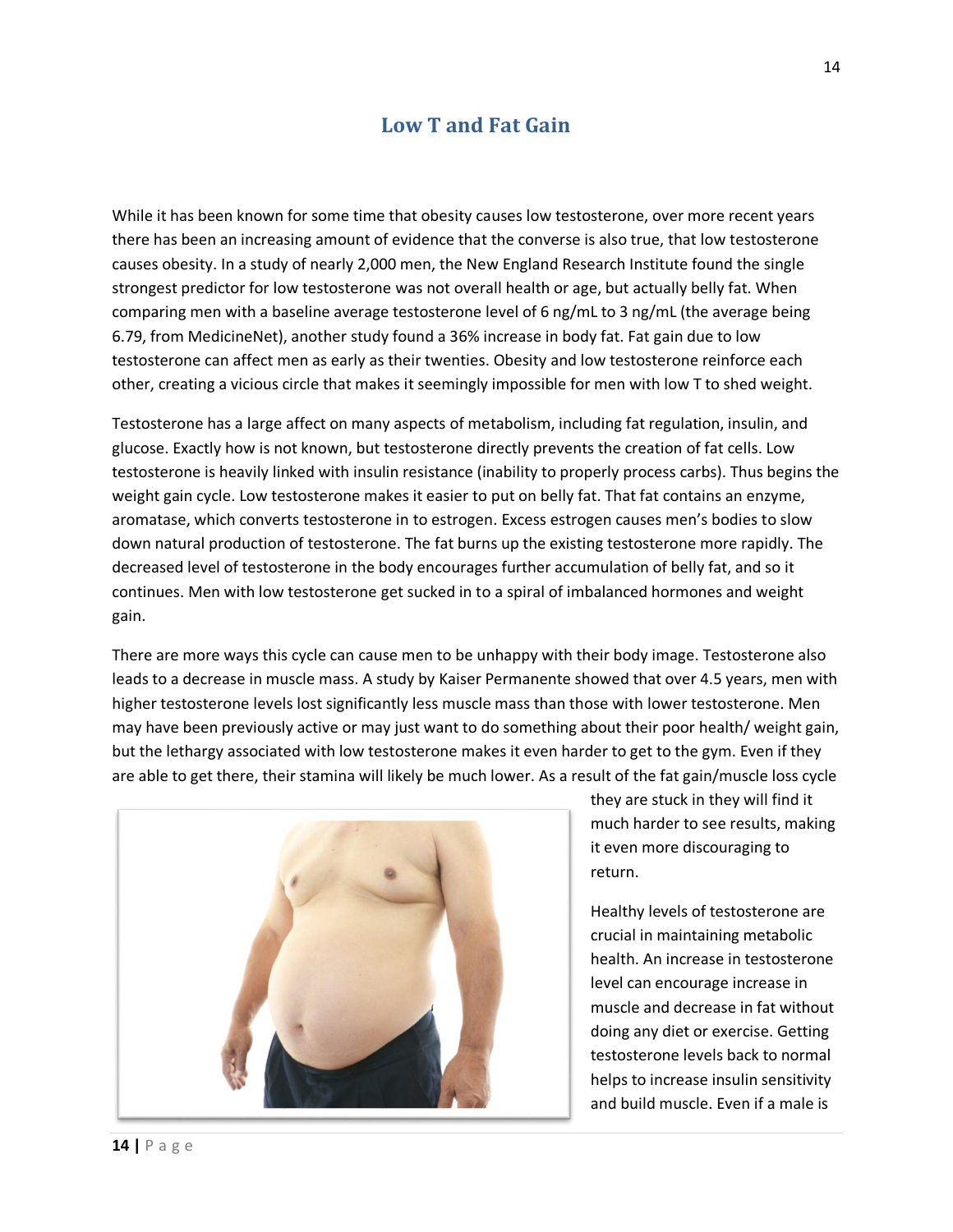considered average weight, metabolic health isn't about a number on a scale. It is about good balance between muscle and fat. Testosterone Replacement Therapy has been incredibly beneficial for men with low testosterone trying to regain control of their body, some of which may have experienced disappointing failed attempts through diet and exercise. A German study (concluded in 2013) followed men with low testosterone while they received Testosterone Replacement Therapy for a duration of five years. They saw an average weight loss of 36 pounds and 3.5 inches off the waist! The negative effects low testosterone has had on your body can easily be reversed through Testosterone Replacement Therapy.

http://www.menshealth.com/weight-loss/improve-your-testosterone/page/2 http://www.muscleforlife.com/how-testosterone-levels-affect-muscle-growth-andfat-loss/ http://paleoleap.com/men-know-testosterone-weight-loss/ http://www.everydayhealth.com/healthreport/low-testosterone-guide/lowtestosterone-weight-management.aspx http://www.lifeextension.com/Magazine/2010/10/Low-Testosterone-PromotesAbdominal-Obesity-Aging-Men/Page-02

http://www.medicinenet.com/high\_and\_low\_testosterone\_levels\_in\_men/views.htm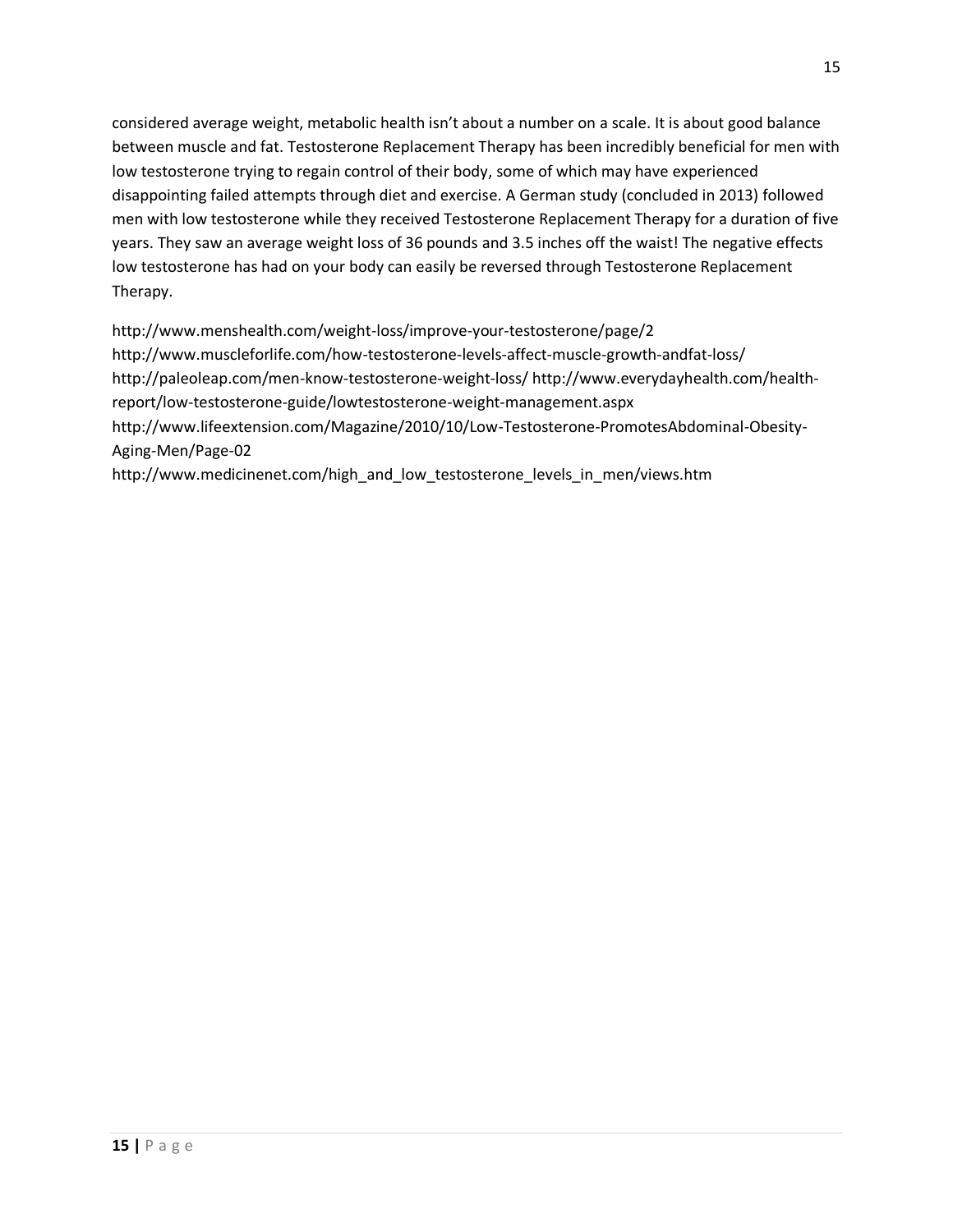### **Low Testosterone and Diabetes**

<span id="page-15-0"></span>Incidence of diabetes in the United States has been growing at an alarming rate, with almost 25% of the population over 60 having a diagnosis. It is estimated that of children born in the US today, 1 in 3 will eventually be diagnosed diabetic. Low testosterone is strongly linked with diabetes. Approximately half of men with diabetes have low testosterone, which is two times as likely to have low T as those without diabetes. Testosterone Replacement Therapy has been a promisingly successful approach to prevent, control, and potentially even reverse diabetes and other blood sugar related health problems. There are many studies showing improvements in blood sugar levels and obesity among diabetic, lowtestosterone men receiving TRT. The benefit of the therapy on long-term blood sugar control can lead to less men dependent on dialysis, reduced morbidity and mortality, and less health care costs. Testosterone Replacement Therapy can enable these men to live longer, better quality lives.

Testosterone is known to help your body respond to insulin. Men suffering from low testosterone show increased rates of insulin resistance, which is when the body isn't using its created insulin properly and can't process carbs. Cells are unable to absorb glucose as they should, causing a surplus of glucose in the blood as well as a need to produce excess insulin in order to keep normal blood sugar levels. Along with increasing risk for health problems such as heart disease, insulin resistance also can lead to diabetes (type II). Additionally, Dr. Edward M. Lichten says, "It is possible the secondary role of testosterone could be not only to accelerate not only the conversion of glucose to stored cellular glycogen in the blood, but also to reverse the process when needed, thus accelerating the conversion of stored tissue glycogen to serum glucose. This could explain my observation that diabetic men on testosterone injections seem to be protected from hypoglycemia related coma and death."



A 2013 study of 300 men, some obese some not, showed that 44% of males suffered from both low testosterone and type II diabetes, while only 33% had low testosterone and no diabetes diagnosis. 25%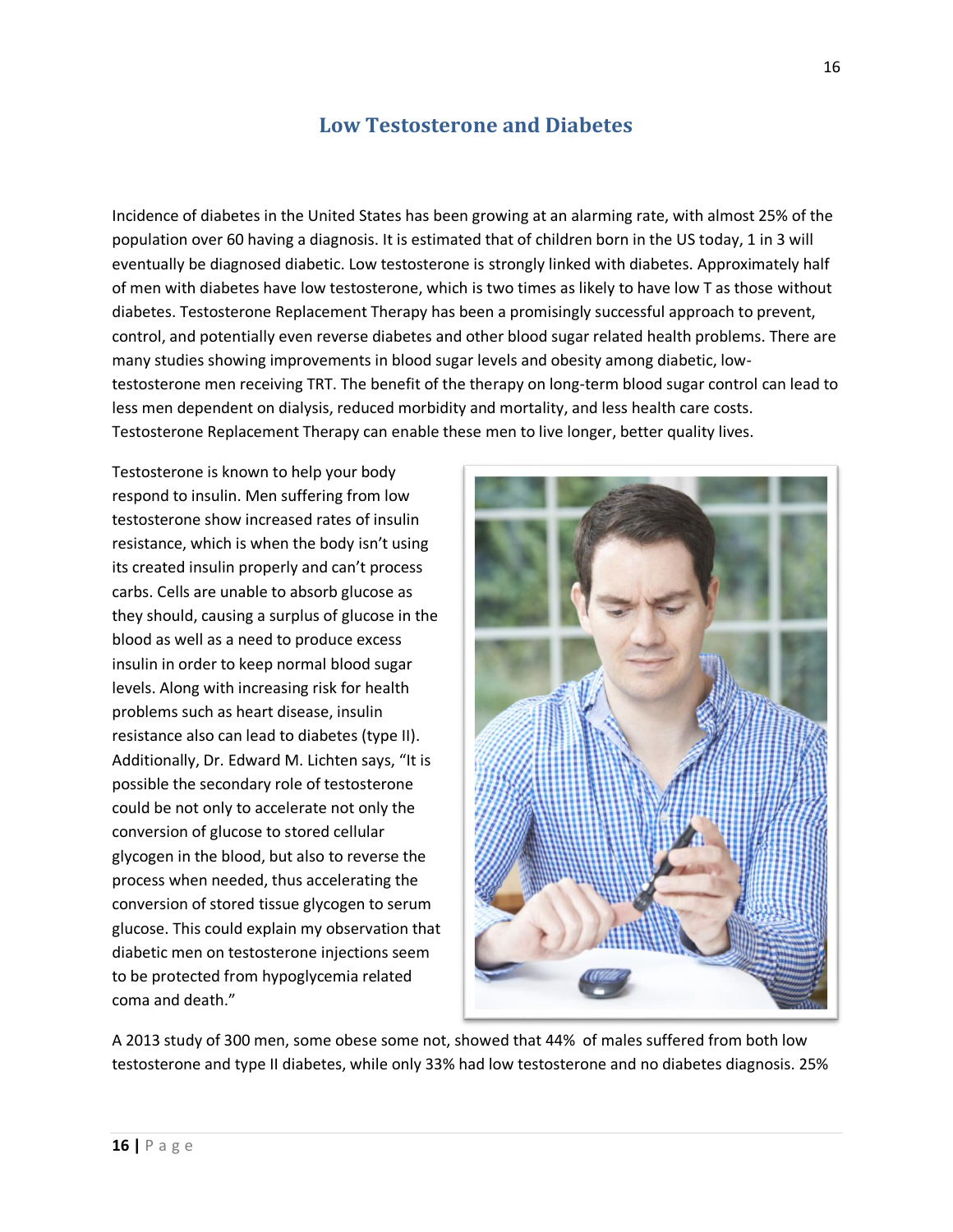of those with both conditions fell in the not-obese category, showing that the association between low testosterone and insulin resistance is not only related to weight.

It is possible that poor lifestyle decisions increase the risk simultaneously for the two conditions, and scientists are not entirely certain which causes which, but there a compelling amount of research showing the positive effects Testosterone Replacement Therapy has on management (and potential reversal) of diabetes and other like conditions.

http://www.webmd.com/men/what-low-testosterone-can-mean-your-health http://www.everydayhealth.com/health-report/low-testosterone-guide/lowtestosterone-diabetes.aspx http://www.lifeextension.com/Magazine/2007/7/report\_diabetes/Page-01

17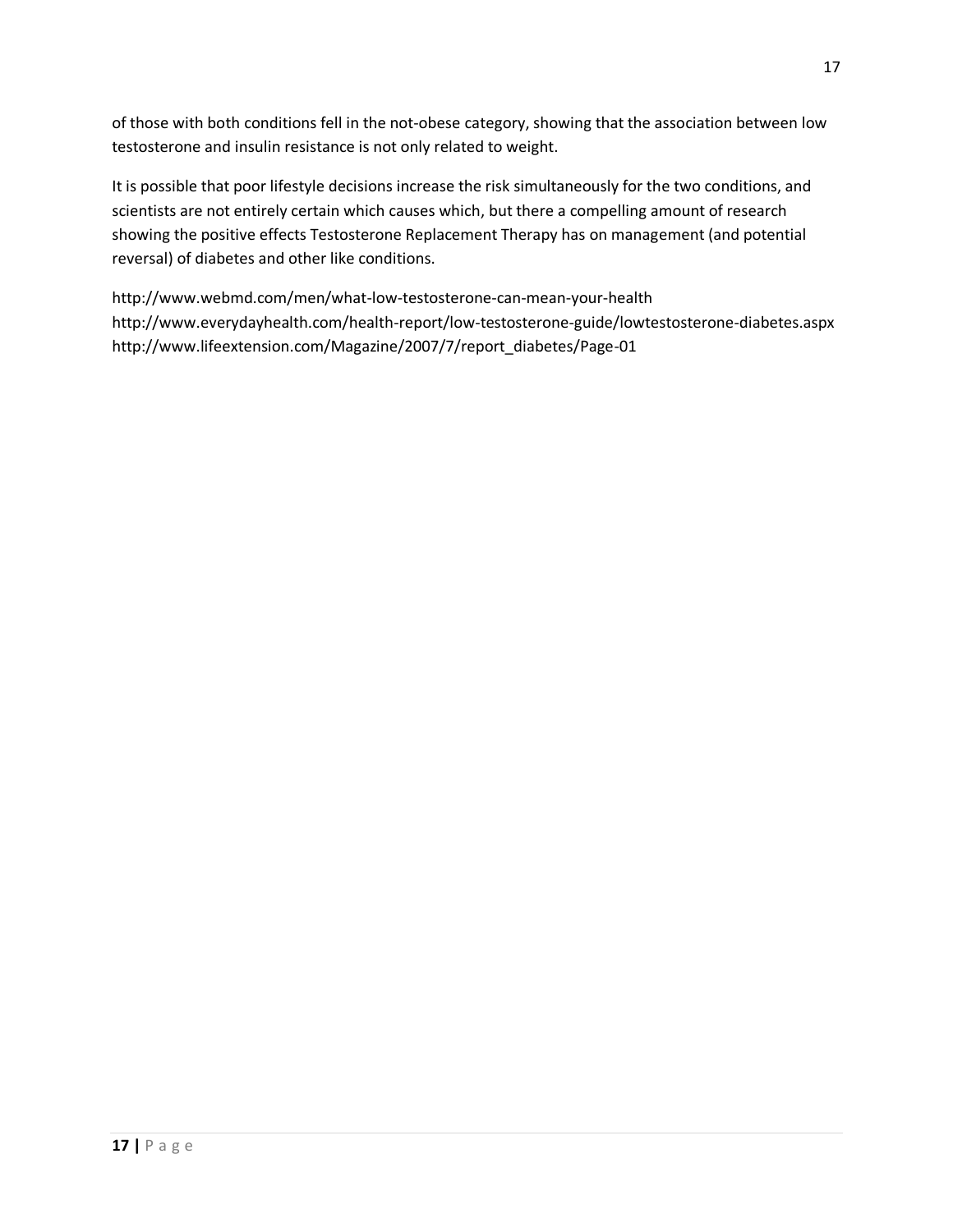### **Low Testosterone and Moods**

<span id="page-17-0"></span>Mental health doctors started noticing a substantial percentage of men with depression also had low levels of testosterone. Urologist Dr. Robert Brannigan noted, "We see many men who have been treated clinically with antidepressants, when in turn their underlying problem is low testosterone." Shown to significantly affect mood, low testosterone can take a huge toll on a man's mental health in many different forms. Lethargy and difficulty sleeping cause irritability. A man suffering from low testosterone can feel less masculine as a result of weight gain, loss in muscle mass and strength, and decreased sex drive (along with other sexual problems). Overall, men with low testosterone are much more likely to suffer from depression. Counter intuitively to what you might be predisposed to believe, researchers observing many species of male animals with low T noticed that rather than being quiet and calm, they were more prone to confrontation and fighting. This is likely due to a dip in opioids in the brain crucial for elevated moods. Nearly 4,000 men over the age of 70 involved in a study showed that men with the lowest levels of testosterone were more than two times as likely to suffer from depression. This study did control for other independent variables known to have an effect on depression, such as general health, age, weight (obesity), and others.



Testosterone Replacement Therapy, when administered correctly by expertly trained physicians, can significantly favorably affect mood. This isn't a slow improvement, either. Most patients notice a difference in as little as days

or weeks. In addition to elevated mood, patients report feeling calmer and better able to focus while on Testosterone Replacement. Our Testosterone Replacement Therapy is uniquely more successful than other testosterone boosting programs since you self administer your medications which are shipped directly to your home. Having the task of driving to the clinic for your weekly testosterone shots, you are likely to miss/delay many visits due to unforeseen conflicts. This actually causes frustration, anxiety and other issues to worsen due to the up and down spiking of your testosterone level. The convenience of our program ensures consistency, and the consistency ensures this will not happen, and your quality of life should be improved in many areas, not only your mental state.

#### http://abc7chicago.com/archive/7619927

http://www.peaktestosterone.com/Testosterone\_Mood.aspx http://www.webmd.com/men/what-low-testosterone-can-mean-yourhealth?page=3